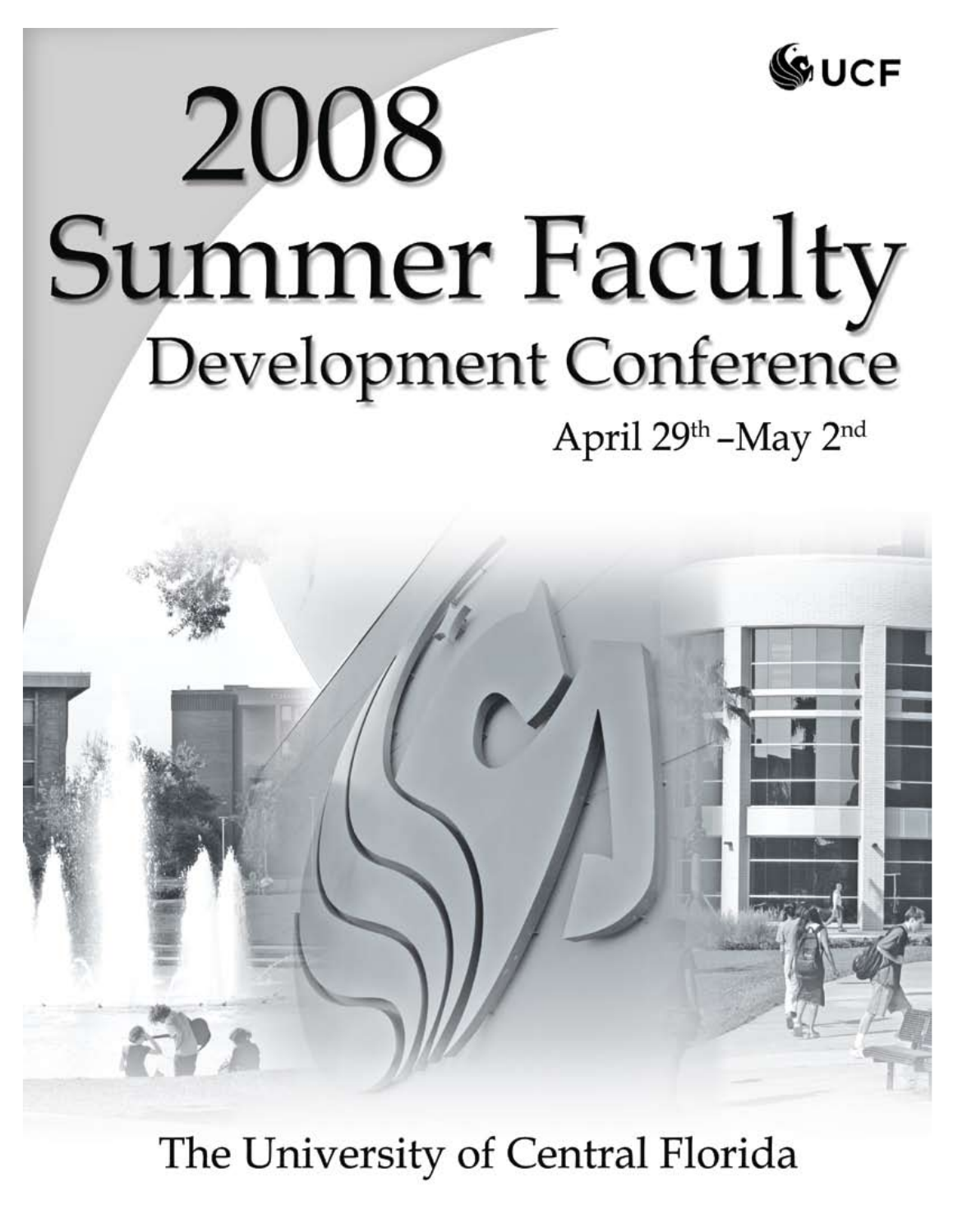## **Welcome to the 2008 Summer Faculty Development Conference**

Dear Colleagues:

We have organized many opportunities for you to work with your peers from across the university, staff from various support offices, and guest speakers from outside the UCF community. During the conference, support staff from Assessment and Planning, Faculty Center, Service-Learning, Internships, Information Fluency, International Studies, Operational Excellence and Assessment Support, and the Office of Instructional Resources are available for assistance.

When not attending sessions, teams may use the following rooms to work on projects: CL1-103, 104, 105, 112, 113, 117, 119, 207, 212, 301, 303, 309, 313, 318, 319, Faculty Multimedia Center (202), and the Faculty Center (207). Rooms 205, 218, 219, and 220 are available when sessions are not scheduled in them.

We hope you enjoy the conference.

#### **Keynote Speaker—Thursday, April 29th 9:15–10:15 CL1-104**

**Humphrey Tonkin, Ph.D.** is Professor and President Emeritus at the University of Hartford. His areas of expertise include English literature, languages, and international studies. His publications include two books on the poetry of Edmund Spenser (1971 and 1989), scholarly articles on 16th-century literature, edited volumes on language and related topics, and articles and monographs on international language problems and language teaching. *The World in the Curriculum*, co-authored in 1981 with his wife Dr. Jane Edwards, was for many years the standard guide to internationalizing the college curriculum. Recently he edited and translated Tividar Soros's *Masquerade: Dancing Around Death in Nazi-occupied Hungary* (New York: Arcade Publishing, 2001), and his edition has been translated into a number of other languages. His most recent major publication is *Service-Learning Across Cultures: Promise and Achievement* (IPSL Press, 2004). A volume edited with Timothy Reagan, *Language in the 21st Century*, appeared in 2003 (Amsterdam: Benjamins). Dr. Tonkin is a Senior Bibliographer for the Modern Language Association and co-editor of the journal *Language Problems and Language Planning*.

An advocate of international cooperation and international studies, Dr. Tonkin is former chair of the Foundation for Educational Exchange between Canada and the United States (the Canadian Fulbright Commission). He has also chaired the American Forum for Global Education and serves on the board of World Learning, which operates the School for International Training and the Experiment in International Living. He chairs the Center for Research and Documentation on World Language Problems, which organizes conferences and publishes research on language policy, and the Esperantic Studies Foundation, which conducts and supports research on international language issues. He is a member of the National Council of the United Nations Association of the USA, and he was named to the Honorary Committee for the program *2005: The Year of Languages*. He is currently vice-president for research and evaluation for the International Partnership for Service-Learning and Leadership (which supports the linkage of international study and community service).

He has chaired the Council for International Exchange of Scholars (which administers the senior Fulbright Program) and the International Education Commission of the American Council on Education. He is a past president of the Universal Esperanto Association (Rotterdam), the Spenser Society, and the Zamenhof Foundation (Poland).

He holds an undergraduate degree in English from Cambridge University (St. John's College), and master's and Ph.D. degrees from Harvard University. He has dual British and U.S. citizenship.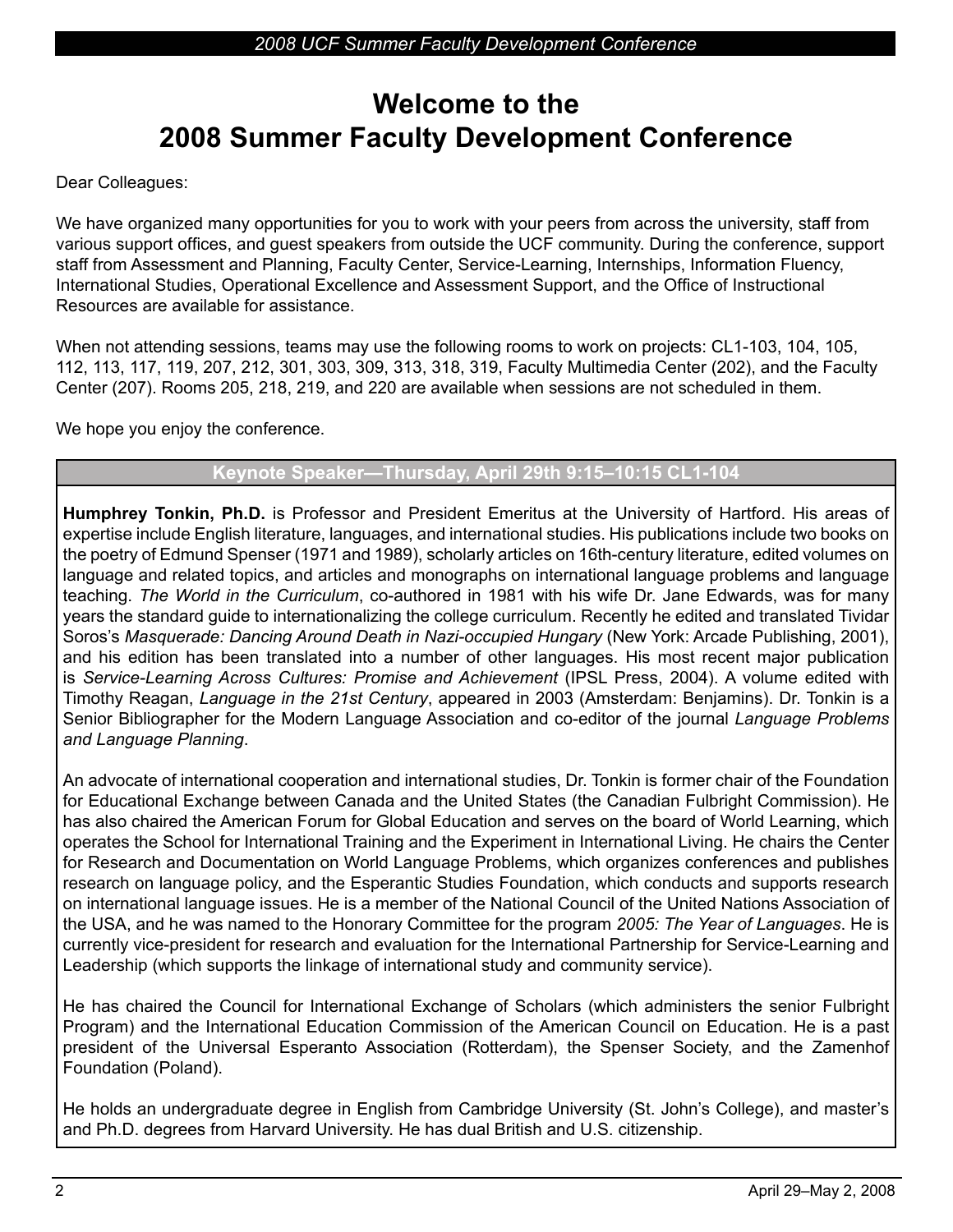| Tuesday, April 29, 2008<br>*All Tuesday sessions will be held in Classroom I Building. |                                                                                                                                                                                                                                                                                                                                                                                                                                                                                                                                                                                                                                                                                                    |
|----------------------------------------------------------------------------------------|----------------------------------------------------------------------------------------------------------------------------------------------------------------------------------------------------------------------------------------------------------------------------------------------------------------------------------------------------------------------------------------------------------------------------------------------------------------------------------------------------------------------------------------------------------------------------------------------------------------------------------------------------------------------------------------------------|
| $7:45 - 8:30$                                                                          | <b>Registration and Continental Breakfast</b><br>$\blacktriangleright$ CL1-104 Lobby                                                                                                                                                                                                                                                                                                                                                                                                                                                                                                                                                                                                               |
| $8:30 - 9:00$                                                                          | <b>Welcome and Orientation</b><br>$\blacktriangleright$ CL1-104<br><b>Vice Provost John Schell</b><br>Alison Morrison-Shetlar, Dean of Undergraduate Studies and Director, Faculty<br>Center<br>Angel Cardec, Director, International Studies<br>Diane Chase, Associate Vice President of Academic Affairs and Coordinator,<br>Interdisciplinary Initiative<br>Sheri Dressler, Director, CO-OP/Experiential Learning<br>$\bullet$<br>Barbara Thompson, Coordinator, Education and Training Programs, Office of<br>$\bullet$<br><b>Diversity Initiatives</b><br>Martha Marinara, Co-Director, Charles Dziuban, Co-Director, Office of Information<br>Fluency<br>Amy Zeh, Director, Service-Learning |
| $9:15 - 10:15$                                                                         | Keynote Address-Learning by Teaching, Teaching by Learning<br>$\blacktriangleright$ CL1-104<br>Humphrey Tonkin, Professor and President Emeritus at the University of Hartford                                                                                                                                                                                                                                                                                                                                                                                                                                                                                                                     |
| 10:30-11:00                                                                            | <b>Organizational Meetings</b><br><b>Diversity Initiatives (CL1-122)</b><br>$\bullet$<br><b>Barbara Thompson</b><br>Faculty Center (CL1-104)<br>Alison Morrison-Shetlar, Tace Crouse, Eric Main and Kevin Yee<br><b>Information Fluency and Core Commitments (CL1-120)</b><br>$\bullet$<br>Martha Marinara, Chuck Dziuban and Nancy Stanlick<br>International/Interdisciplinary Studies (CL1-307)<br>$\bullet$<br><b>Angel Cardec and Diane Chase</b><br>Internships (CL1-107)<br>$\bullet$<br><b>Sheri Dressler</b><br>Service-Learning (CL1-109)<br>$\bullet$<br>Amy Zeh                                                                                                                         |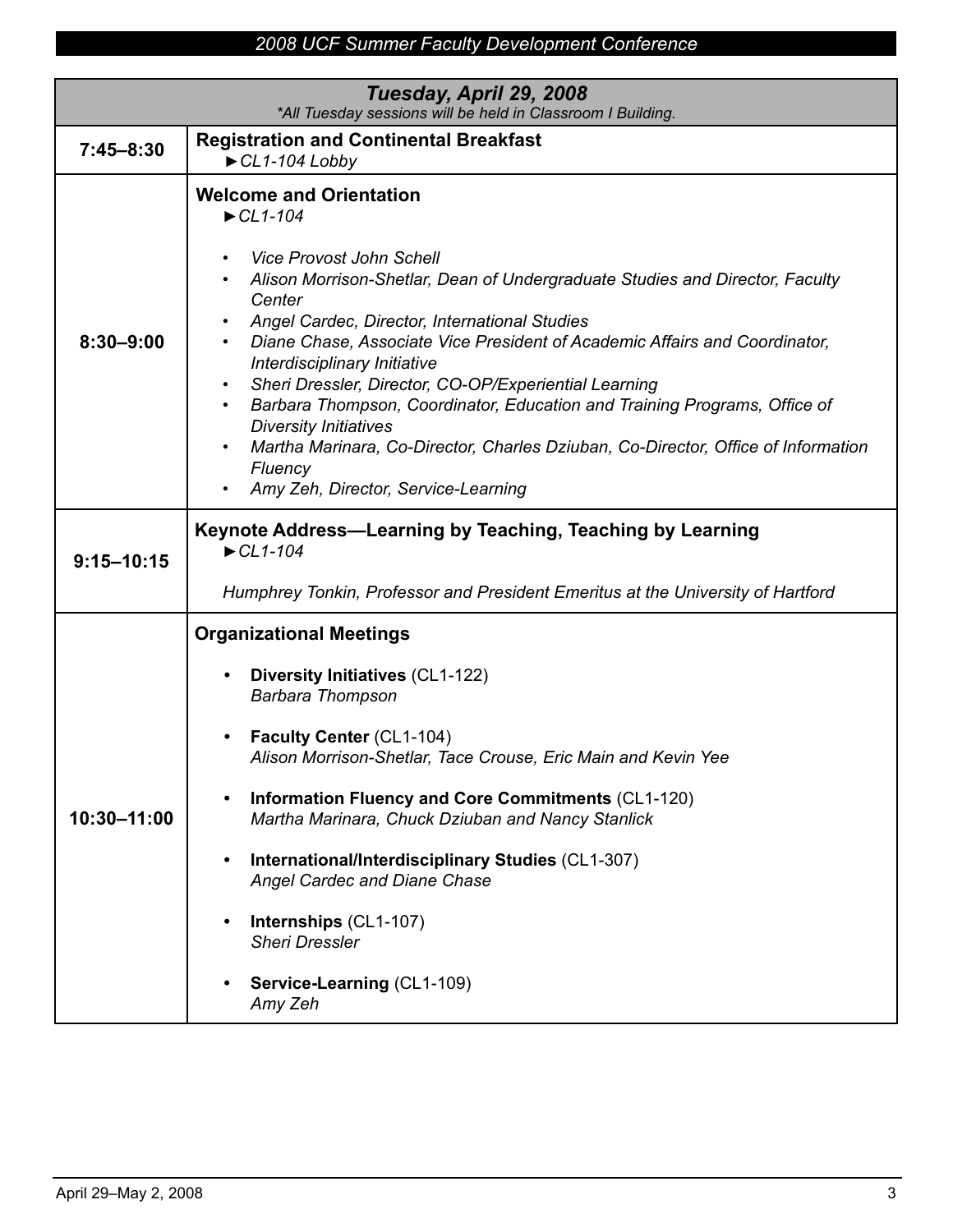|                 | <b>Tuesday continued</b>                                                                                                                                                                                                                                                                                                                                                                                                                                                                                                                                                         |
|-----------------|----------------------------------------------------------------------------------------------------------------------------------------------------------------------------------------------------------------------------------------------------------------------------------------------------------------------------------------------------------------------------------------------------------------------------------------------------------------------------------------------------------------------------------------------------------------------------------|
|                 | A. The Role of Worldview in Educating for Environmental Sustainability<br>$\blacktriangleright$ CL1-219<br>Penelope Canan and Joan Morris, College of Sciences; Jane Compson, College of Arts and<br>Humanities; Eric Main, Faculty Center                                                                                                                                                                                                                                                                                                                                       |
|                 | It is important for students to understand that all knowledge is relative to a larger system<br>of meaning—and that "meaning" is socially constructed. Concepts such as "worldview,"<br>"cultural relativity," and "ethnocentrism" are important ones for students. These provide<br>the basis for understanding that "environmental worldviews" are also defined within<br>particular systems of knowledge and meaning.                                                                                                                                                         |
|                 | <b>B. Interactive Learning Exercises for Improving Online Pedagogies</b><br>$\blacktriangleright$ CL1-120<br>Wade Maki, University of North Carolina                                                                                                                                                                                                                                                                                                                                                                                                                             |
| $11:15 - 12:15$ | How can teachers possibly engage students in an asynchronous online classroom? This<br>presentation will show faculty how to improve online teaching by integrating interactive<br>learning exercises. Using several Virtual Philosopher exercises designed for ethics<br>courses, I will demonstrate pedagogical activities all faculty members can generate<br>with a little creativity and minimal technical support. Discussion points will include how<br>faculty can adapt these learning activities to their own disciplines and student responses<br>to these exercises. |
|                 | C. Infusing Cultural Competencies into the Curriculum-Definition and<br><b>Rationale</b><br>$\blacktriangleright$ CL1-122<br>Tony Jenkins, BlueCross BlueShield of Florida                                                                                                                                                                                                                                                                                                                                                                                                       |
|                 | Organizations today emphasize the need to employ "culturally competent" individuals.<br>This session defines "cultural competency" and details the importance of educating and<br>training future employees who will be competent to successfully lead and effectively<br>participate in multicultural work groups.                                                                                                                                                                                                                                                              |
|                 | D. Service-Learning: Nuts and Bolts<br>$\blacktriangleright$ CL1-109                                                                                                                                                                                                                                                                                                                                                                                                                                                                                                             |
|                 | Melody Bowdon, College of Arts and Humanities                                                                                                                                                                                                                                                                                                                                                                                                                                                                                                                                    |
|                 | This session is a primer for new comers to Service-Learning or for faculty who want to<br>refresh their knowledge of service-learning fundamentals. Come and hear what Service-<br>Learning is all about and how it might fit with your curriculum.                                                                                                                                                                                                                                                                                                                              |
|                 | E. Education for International Opportunities                                                                                                                                                                                                                                                                                                                                                                                                                                                                                                                                     |
|                 | $\blacktriangleright$ CL1-307<br>Ambassador Harriet Elam-Thomas, Global Perspectives; Pete Young, Peace Corps;<br><b>Consular Corps Representative</b>                                                                                                                                                                                                                                                                                                                                                                                                                           |
|                 | This panel will discuss potential opportunities for students interested in having an<br>international professional experience or a career with an international focus, and how to<br>assist them to take advantage of these opportunities.                                                                                                                                                                                                                                                                                                                                       |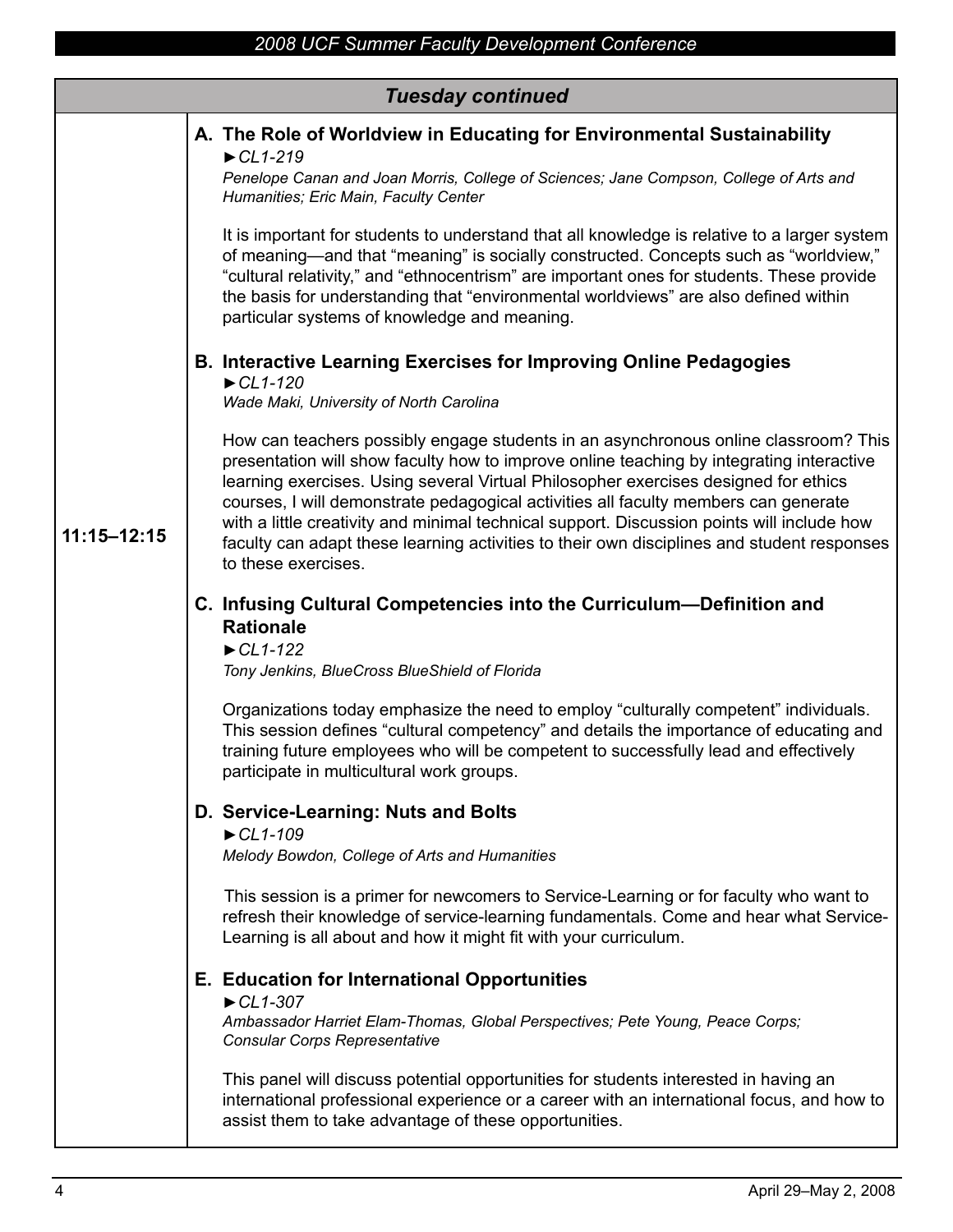|                | <b>Tuesday continued</b>                                                                                                                                                                                                                                                                                                                                                                                                                                                                                                                                                                                                                                                                                                                                                                                                                                                                                                                                                                                                                                                                                                                                                                                                                                                                                                                                                                                                                                                                                                                             |
|----------------|------------------------------------------------------------------------------------------------------------------------------------------------------------------------------------------------------------------------------------------------------------------------------------------------------------------------------------------------------------------------------------------------------------------------------------------------------------------------------------------------------------------------------------------------------------------------------------------------------------------------------------------------------------------------------------------------------------------------------------------------------------------------------------------------------------------------------------------------------------------------------------------------------------------------------------------------------------------------------------------------------------------------------------------------------------------------------------------------------------------------------------------------------------------------------------------------------------------------------------------------------------------------------------------------------------------------------------------------------------------------------------------------------------------------------------------------------------------------------------------------------------------------------------------------------|
| $12:15 - 1:15$ | <b>Lunch on Your Own</b>                                                                                                                                                                                                                                                                                                                                                                                                                                                                                                                                                                                                                                                                                                                                                                                                                                                                                                                                                                                                                                                                                                                                                                                                                                                                                                                                                                                                                                                                                                                             |
| $1:30 - 5:00$  | <b>Facilitated Project Development when not attending sessions.</b><br>Rooms listed inside the front cover are available for your use.                                                                                                                                                                                                                                                                                                                                                                                                                                                                                                                                                                                                                                                                                                                                                                                                                                                                                                                                                                                                                                                                                                                                                                                                                                                                                                                                                                                                               |
| $1:30 - 2:30$  | A. Adding Action to Reflection: International Service-Learning<br>$\blacktriangleright$ CL1-220<br>Humphrey Tonkin, Professor and President Emeritus at the University of Hartford<br>There's substantial agreement that spending time abroad is a potentially important part<br>of an undergraduate education, and that service-learning helps reduce the gap between<br>theory and practice. In a world that is increasingly homogenized and connected, how<br>do we add depth to the international experience? And, given the many distractions and<br>competing pressures besetting the student engaged in service-learning at home, how<br>do we make work in the community truly absorbing? One way is to combine practical<br>work in the community with formal study outside the US. This workshop will explain why<br>and how.<br><b>B. Developing Effective Learning Outcomes</b><br>$\blacktriangleright$ CL1-307<br>Tace Crouse, Faculty Center<br>Workshop about the development of effective learning outcomes for courses or lessons<br>that have an international focus.<br>C. Critical Thinking in Information Fluency<br>$\blacktriangleright$ CL1-120<br>Mason Cash, College of Arts and Humanities<br>This presentation will showcase some ways to quickly introduce easy-to-use techniques<br>for helping students assess the reliability and credibility of sources of information they<br>use in their own research, especially sources on the Internet, which students tend to<br>consult for initial research on any topic. |
| $2:45 - 3:45$  | <b>Developing Effective Learning Outcomes</b><br>$\blacktriangleright$ CL1-218<br>Tace Crouse, Faculty Center<br>Focus on the development of appropriate and effective learning outcomes and their<br>corresponding assessment strategies.                                                                                                                                                                                                                                                                                                                                                                                                                                                                                                                                                                                                                                                                                                                                                                                                                                                                                                                                                                                                                                                                                                                                                                                                                                                                                                           |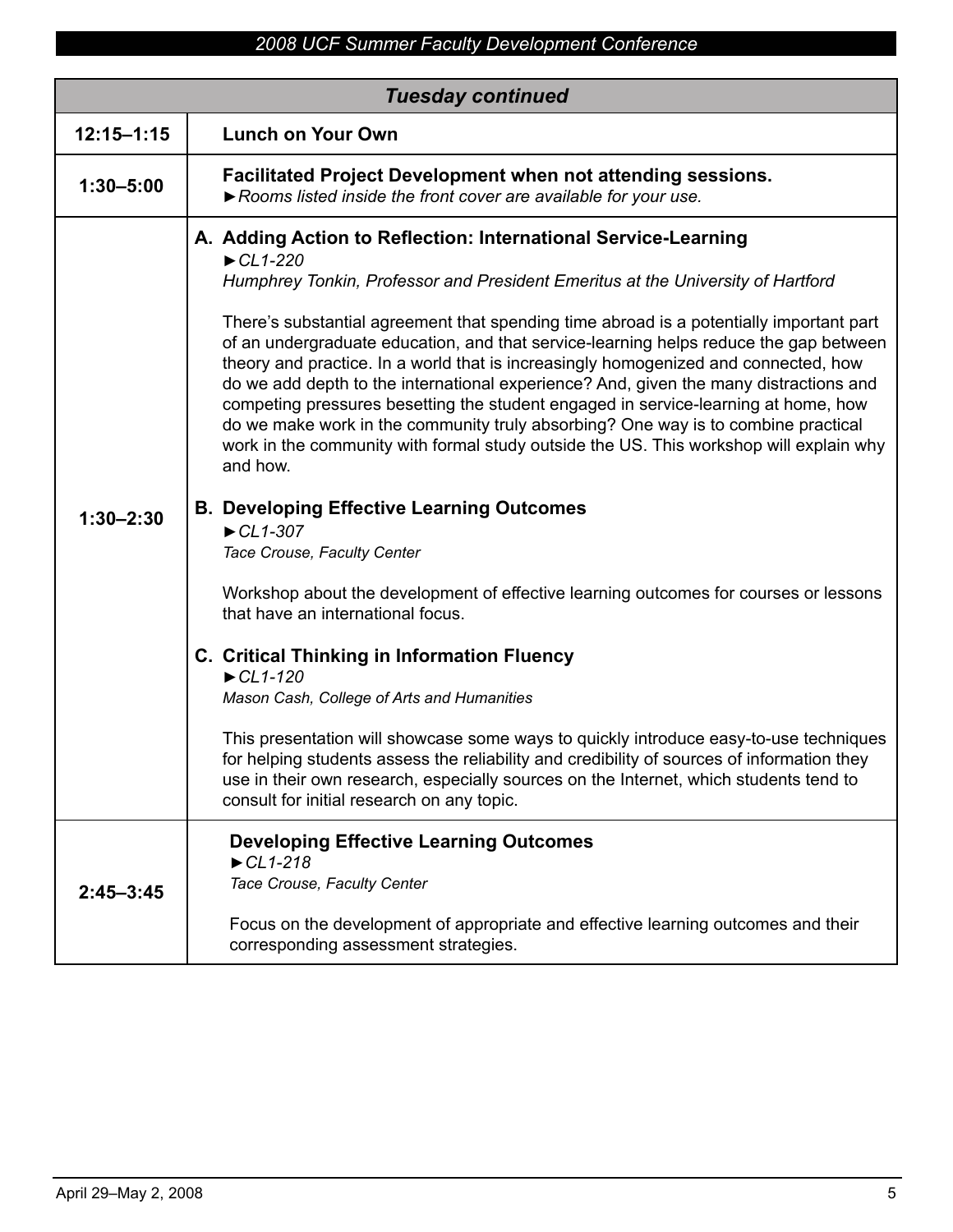| Wednesday, April 30, 2008<br>*All Wednesday sessions will be held in Classroom I Building. |                                                                                                                                                                                                                                                                                                                                                                                                                                                                                                                                                                                                                                                                                                                                                                                                                                                                                                                                                                                                                                                                                                                                                                                                                                                                                                                                                                                                                                                                                                                                                                                                                                                                                                                                                                                                                                                                                                                                           |
|--------------------------------------------------------------------------------------------|-------------------------------------------------------------------------------------------------------------------------------------------------------------------------------------------------------------------------------------------------------------------------------------------------------------------------------------------------------------------------------------------------------------------------------------------------------------------------------------------------------------------------------------------------------------------------------------------------------------------------------------------------------------------------------------------------------------------------------------------------------------------------------------------------------------------------------------------------------------------------------------------------------------------------------------------------------------------------------------------------------------------------------------------------------------------------------------------------------------------------------------------------------------------------------------------------------------------------------------------------------------------------------------------------------------------------------------------------------------------------------------------------------------------------------------------------------------------------------------------------------------------------------------------------------------------------------------------------------------------------------------------------------------------------------------------------------------------------------------------------------------------------------------------------------------------------------------------------------------------------------------------------------------------------------------------|
| $8:00 - 8:30$                                                                              | <b>Coffee and Conversation</b><br>$\blacktriangleright$ CL1-207<br><b>h</b> Refreshments served outside the Faculty Center                                                                                                                                                                                                                                                                                                                                                                                                                                                                                                                                                                                                                                                                                                                                                                                                                                                                                                                                                                                                                                                                                                                                                                                                                                                                                                                                                                                                                                                                                                                                                                                                                                                                                                                                                                                                                |
| $8:45 - 9:45$                                                                              | A. Managing Your Course in Webcourses@UCF<br>$\blacktriangleright$ CL1-101<br>Elisabeth Greenwood, Course Development and Web Services<br>You will gain hands-on experience with a range of useful tools and utilities for managing<br>your course throughout the semester. Learn how to manage the delivery of content by<br>hiding items and setting release criteria, configuring section settings to meet specific<br>design or instructional objectives, leveraging file manager to efficiently upload and<br>manage multiple files and folders, facilitating content sharing, and creating section<br>backups.<br>B. Teaching with Video on the Web<br>$\blacktriangleright$ CL1-219<br>Eric Main and Kevin Yee, Faculty Center<br>Come for a roundtable discussion of sources and uses of online video in your teaching.<br>We will brainstorm ways to integrate existing online video clips into the curriculum and<br>share links to numerous websites that offer useful videos.<br>C. Teaching Information Fluency and Ethics using a Video Game<br>$\blacktriangleright$ CL1-218<br>Rudy McDaniel, College of Arts and Humanities<br>In this presentation, participants will discuss year one of a three year project designed<br>to teach ethics in a game-based environment using a 3D multi-player role playing game<br>designed with the Torque game engine (garagegames.com). The project was funded<br>by the Information Fluency Office and is intended to help undergraduate students make<br>better decisions when gathering, evaluating, and using digital information sources. In<br>this talk, the presenter will explain the design process and techniques for structuring<br>a learning experience for both the game designers (undergraduate students) and the<br>game players.<br>D. Internship Best Practices: Criteria for Success<br>$\blacktriangleright$ CL1-107<br>Amanda Pacheco, Experiential Learning |
|                                                                                            | This session will use the recently approved university-wide criteria for internships to<br>consider best practices. We will also discuss getting started, strategies for building<br>workable processes and solutions to common problems.                                                                                                                                                                                                                                                                                                                                                                                                                                                                                                                                                                                                                                                                                                                                                                                                                                                                                                                                                                                                                                                                                                                                                                                                                                                                                                                                                                                                                                                                                                                                                                                                                                                                                                 |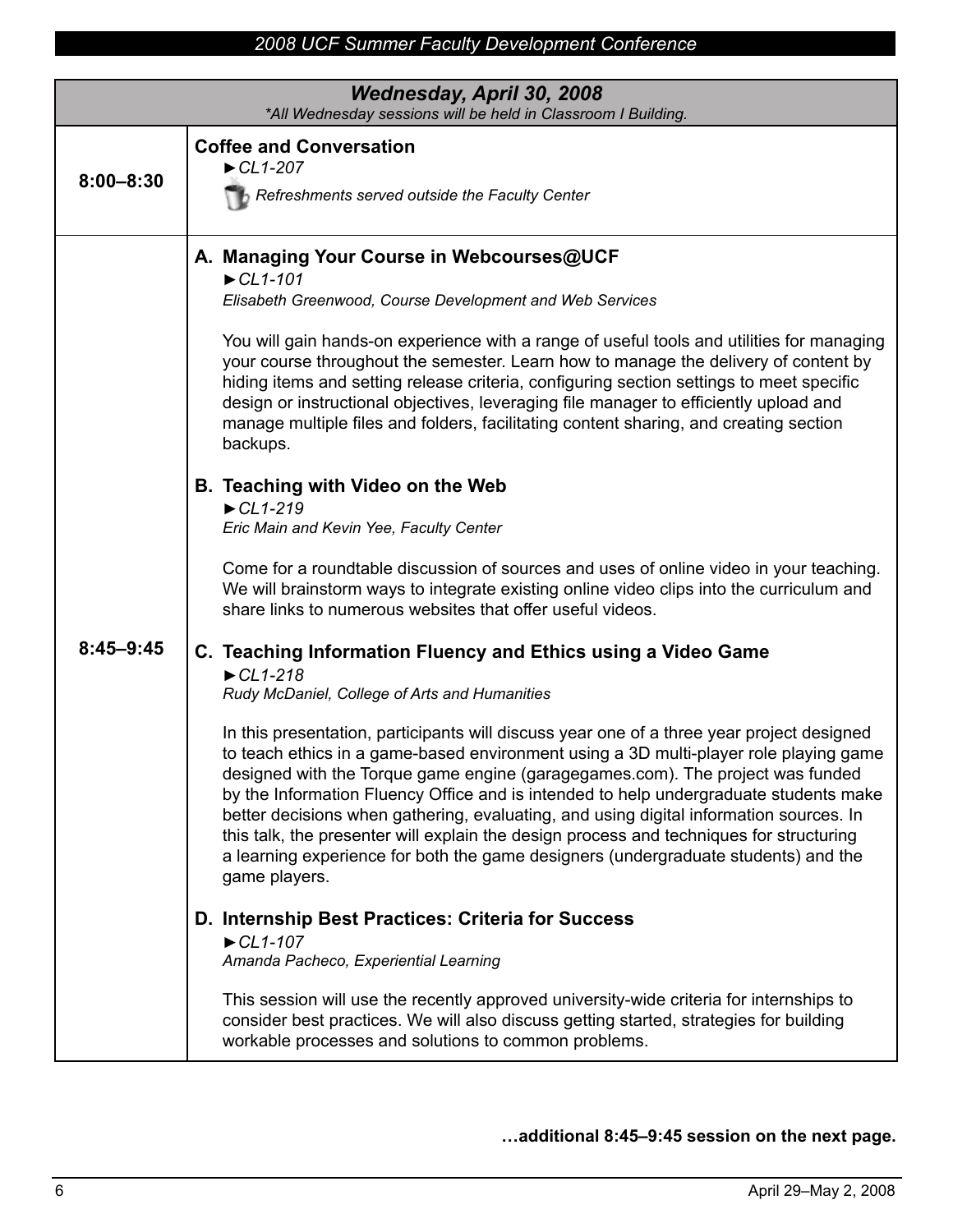|               | <b>Wednesday continued</b>                                                                                                                                                                                                                                                                                                                                                                                                                                                                                                                                                                                                                                                                                                                                                                                                                                                                                                                                                                                                                                                                                                                                                                                                                                                                                                                                                                                                                                                                                                                                                                                                                                                                                                                                                                                                                                                                                                                                                                                                                                                      |
|---------------|---------------------------------------------------------------------------------------------------------------------------------------------------------------------------------------------------------------------------------------------------------------------------------------------------------------------------------------------------------------------------------------------------------------------------------------------------------------------------------------------------------------------------------------------------------------------------------------------------------------------------------------------------------------------------------------------------------------------------------------------------------------------------------------------------------------------------------------------------------------------------------------------------------------------------------------------------------------------------------------------------------------------------------------------------------------------------------------------------------------------------------------------------------------------------------------------------------------------------------------------------------------------------------------------------------------------------------------------------------------------------------------------------------------------------------------------------------------------------------------------------------------------------------------------------------------------------------------------------------------------------------------------------------------------------------------------------------------------------------------------------------------------------------------------------------------------------------------------------------------------------------------------------------------------------------------------------------------------------------------------------------------------------------------------------------------------------------|
| $8:45 - 9:45$ | E. Using Partnerships for Curriculum Internationalization<br>$\blacktriangleright$ CL1-307<br>Angel Cardec, Office of International Studies                                                                                                                                                                                                                                                                                                                                                                                                                                                                                                                                                                                                                                                                                                                                                                                                                                                                                                                                                                                                                                                                                                                                                                                                                                                                                                                                                                                                                                                                                                                                                                                                                                                                                                                                                                                                                                                                                                                                     |
|               | This session includes a presentation about the UCF process for developing international<br>agreements, as well as a group discussion about activities that can be developed in<br>collaboration with partners outside the United States.                                                                                                                                                                                                                                                                                                                                                                                                                                                                                                                                                                                                                                                                                                                                                                                                                                                                                                                                                                                                                                                                                                                                                                                                                                                                                                                                                                                                                                                                                                                                                                                                                                                                                                                                                                                                                                        |
| 10:00-11:00   | A. Creating and Managing Groups and Assignments in Webcourses@UCF<br>$\blacktriangleright$ CL1-101<br>Elisabeth Greenwood, Course Development and Web Services<br>You will use the Group Manager tool to create groups, sign-up sheets, and group<br>activities. You will also become familiar with the Assignments tool and how it can be<br>used to create individual or group assignments that can be submitted as text with<br>attachments, or as a web site. Collaboration options for assignments will also be<br>explored. Finally, you will learn to use the Assignment Drop box to grade and publish<br>assignments.<br>B. Teaching and Learning with Web 2.0<br>$\blacktriangleright$ CL1-120<br>W. Gardner Campbell, University of Mary Washington<br>In this seminar, the presenter will explore the concepts behind Web 2.0, some of<br>the individual tools and services (Flickr, Facebook, Second Life, del.icio.us) that are<br>commonly listed under this rubric, and the implications of this phenomenon for teaching<br>and learning, particularly in higher education. He will also present several ways in which<br>he and his colleagues have used Web 2.0 tools and services, both as teachers and<br>in their own learning, and comment on the good, the bad, and the ugly results. If time<br>permits, he will also speak to the relationship between Web 2.0 and the open source<br>software movement. Finally, he will offer some thoughts on what Web 3.0 might look<br>like, and why educators should care.<br>C. The Three Domains of Learning and Cultural Competency (Part 1)<br>$\blacktriangleright$ CL1-122<br>Cristine Clifford Cullinan, University of Oregon<br>*The cognitive domain and how we "underrepresent" it in cultural competency.<br>*The affective domain in cultural competency: confusions, pitfalls and unknown<br>territories.<br>*The skill-building domain in cultural competency: do we ever get there?<br>D. Structure, Design and Implementation of Large Service-Learning Programs<br>$\blacktriangleright$ CL1-109 |
|               | Kelly Astro, The Burnett Honors College; Jacey Brown and Meagan Goodman, Junior<br><b>Achievement of Central Florida</b><br>The workshop focuses on service-learning programming for over 500 students at a time.                                                                                                                                                                                                                                                                                                                                                                                                                                                                                                                                                                                                                                                                                                                                                                                                                                                                                                                                                                                                                                                                                                                                                                                                                                                                                                                                                                                                                                                                                                                                                                                                                                                                                                                                                                                                                                                               |

## **…additional 10:00–11:00 sessions on the next page.**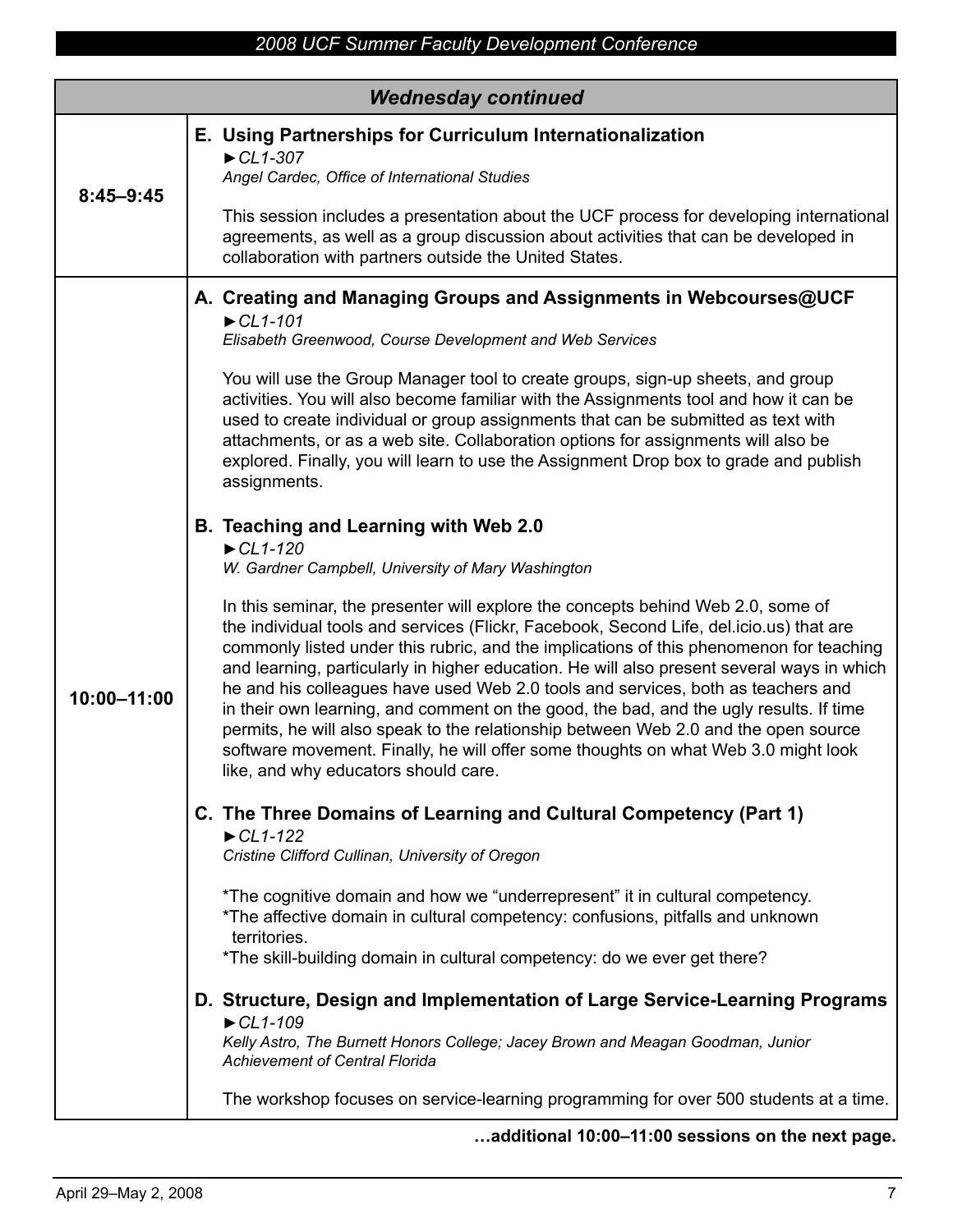|                 | <b>Wednesday continued</b> |                                                                                                                                                                                                                                                                                                                                                                                                                                                                |  |
|-----------------|----------------------------|----------------------------------------------------------------------------------------------------------------------------------------------------------------------------------------------------------------------------------------------------------------------------------------------------------------------------------------------------------------------------------------------------------------------------------------------------------------|--|
| 10:00-11:00     |                            | E. Working with Industry for Strong Internship Partnerships<br>$\blacktriangleright$ CL1-107<br>Amanda Pacheco and Jackie Herold, Experiential Learning                                                                                                                                                                                                                                                                                                        |  |
|                 |                            | This session provides a forum to discuss developing sustainable and productive<br>partnerships with community partners to meet students' educational goals. It includes a<br>discussion of relevant legal issues.                                                                                                                                                                                                                                              |  |
|                 |                            | F. Implementing Case-Based Learning (CBL) In the Classroom<br>$\blacktriangleright$ CL1-218<br>David Segal, College of Health and Public Affairs                                                                                                                                                                                                                                                                                                               |  |
|                 |                            | Learn how to design and create computer simulated CBL scenarios that are dynamic<br>and interactive to actively engage students in your courses. We will discuss strategies<br>to promote student motivation, engagement, reflective and active learning, and assess<br>student decision-making and critical thinking skills.                                                                                                                                  |  |
|                 |                            | G. Internationalization Through Technology<br>$\blacktriangleright$ CL1-307<br>Dale Voorhees, Course Development and Web Services; Randy Upchurch, Center for<br><b>Distributed Learning</b>                                                                                                                                                                                                                                                                   |  |
|                 |                            | This session discusses the use of distributed and distance learning methodologies for<br>enhancing course internationalization.                                                                                                                                                                                                                                                                                                                                |  |
|                 |                            | A. What Every Faculty Member Should Know About Academic Ethics                                                                                                                                                                                                                                                                                                                                                                                                 |  |
|                 |                            | $\blacktriangleright$ CL1-218<br>Ann Maukonen, College of Arts and Humanities; Peter Jacques, College of Sciences                                                                                                                                                                                                                                                                                                                                              |  |
| $11:15 - 12:15$ |                            | Overview of faculty-created seminars and modules for faculty on academic ethics and<br>academic integrity in multiple disciplines.                                                                                                                                                                                                                                                                                                                             |  |
|                 |                            | B. Creating and Managing Assessments in Webcourses@UCF<br>$\blacktriangleright$ CL1-101<br>Elisabeth Greenwood, Course Development and Web Services                                                                                                                                                                                                                                                                                                            |  |
|                 |                            | You will learn to create, manage, and grade assessments in WebCT. Working in the<br>Build tab, you will learn to create a variety of question types as you build quizzes,<br>self-tests, and surveys. Through hands-on exercises, you will explore the numerous<br>assessment features and settings available in WebCT Vista. Then, from the Teach<br>tab, you will use Assessment Manager to grade quizzes, view surveys, and generate<br>assessment reports. |  |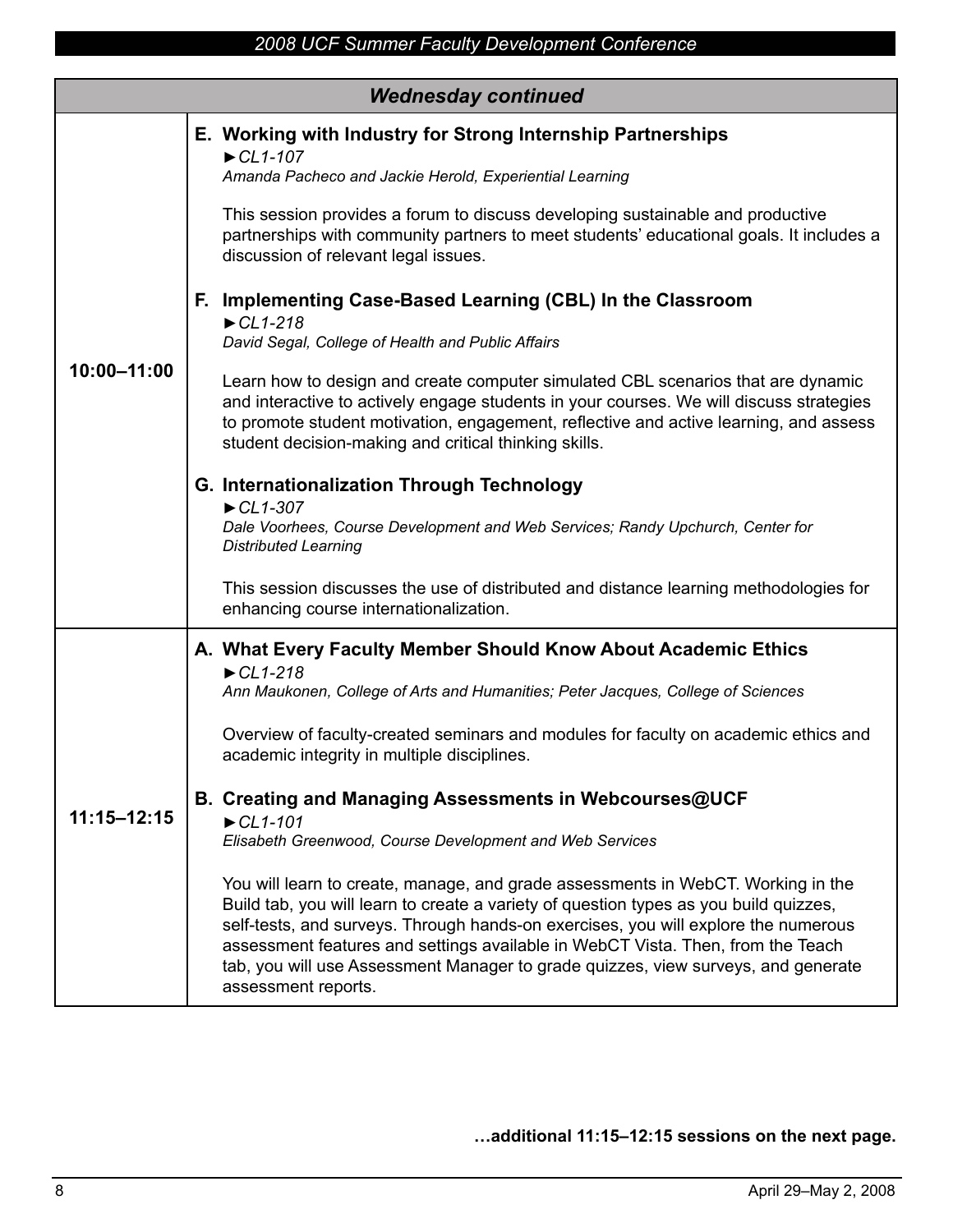| <b>Wednesday continued</b> |                                                                                                                                                                                                                                                                                                                                                                                                                                                                                                                                                                                                                                                                       |  |
|----------------------------|-----------------------------------------------------------------------------------------------------------------------------------------------------------------------------------------------------------------------------------------------------------------------------------------------------------------------------------------------------------------------------------------------------------------------------------------------------------------------------------------------------------------------------------------------------------------------------------------------------------------------------------------------------------------------|--|
| $11:15 - 12:15$            | C. The Three Domains of Learning and Cultural Competency (Part 2)<br>$\blacktriangleright$ CL1-122<br>Cristine Clifford Cullinan, University of Oregon                                                                                                                                                                                                                                                                                                                                                                                                                                                                                                                |  |
|                            | *The cognitive domain and how we "underrepresent" it in cultural competency.<br>*The affective domain in cultural competency: confusions, pitfalls and unknown<br>territories.<br>*The skill-building domain in cultural competency: do we ever get there?                                                                                                                                                                                                                                                                                                                                                                                                            |  |
|                            | D. Research and Service-Learning<br>$\blacktriangleright$ CL1-109<br>Melody Bowdon, College of Arts and Humanities                                                                                                                                                                                                                                                                                                                                                                                                                                                                                                                                                    |  |
|                            | The session will explore current research trends in Service-Learning.<br>E. Video Integration for Class Use<br>$\blacktriangleright$ CL1-202                                                                                                                                                                                                                                                                                                                                                                                                                                                                                                                          |  |
|                            | Ryan Retherford, Office of Instructional Resources<br>Convert your VHS or DVDs into files to use on the web or in PowerPoint and learn how<br>to use Camtasia to create videos for your students.                                                                                                                                                                                                                                                                                                                                                                                                                                                                     |  |
|                            | F. Study Abroad and Other Options for Internationalization<br>$\blacktriangleright$ CL1-307<br>Angel Cardec, Office of International Studies                                                                                                                                                                                                                                                                                                                                                                                                                                                                                                                          |  |
|                            | This session involves a discussion of a range of possible activities for the<br>internationalization of courses and the resources to facilitate their development and<br>implementation. The main focus will be a general discussion about study abroad as a<br>methodology for internationalization.                                                                                                                                                                                                                                                                                                                                                                 |  |
|                            | <b>G. Writing Modules for Nursing</b><br>$\blacktriangleright$ CL1-120                                                                                                                                                                                                                                                                                                                                                                                                                                                                                                                                                                                                |  |
|                            | Elizabeth Rash, Diane Wink, and Patricia Robinson, College of Nursing<br>In an effort to improve professional writing skills in nursing students, a web-based<br>Nursing Writing Skills course was created within the College of Nursing. Tutorials<br>are self-paced and include "how to's" on proper citation and references, avoidance<br>of plagiarism, methods of Internet site evaluation, and how to develop and foster an<br>evidence-based practice. This site is intended to be either an optional student resource<br>when nursing faculty identify a student in need, or to be used as a required component<br>of a nursing course at faculty discretion. |  |
| $12:15 - 1:15$             | <b>Lunch on Your Own</b>                                                                                                                                                                                                                                                                                                                                                                                                                                                                                                                                                                                                                                              |  |
| $1:15 - 5:00$              | <b>Facilitated Project Development when not attending sessions.</b><br>Rooms listed inside the front cover are available for your use.                                                                                                                                                                                                                                                                                                                                                                                                                                                                                                                                |  |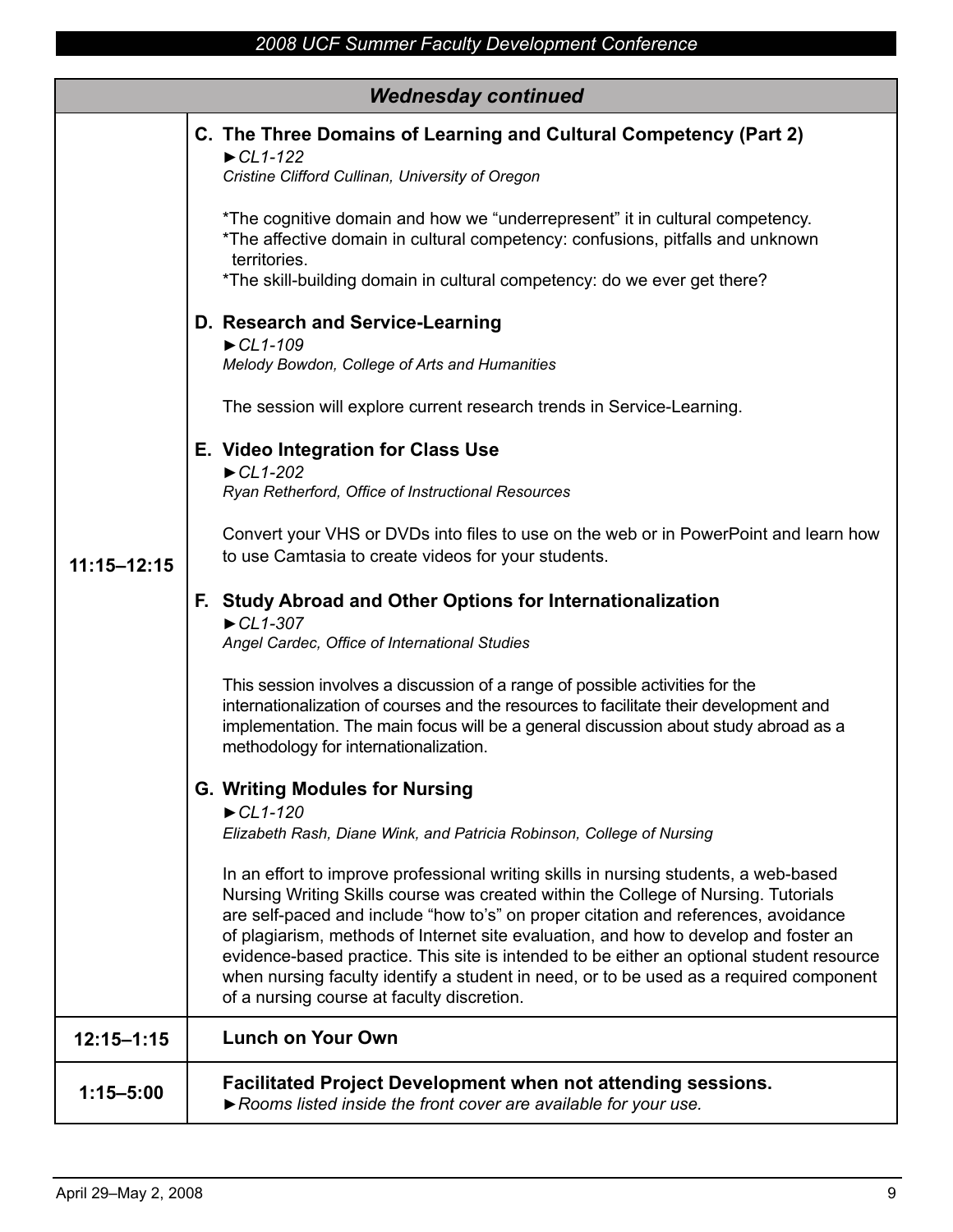| <b>Wednesday continued</b> |                                                                                                                                                                                                                                                                                                                                                                                                                                                                                                                                    |  |
|----------------------------|------------------------------------------------------------------------------------------------------------------------------------------------------------------------------------------------------------------------------------------------------------------------------------------------------------------------------------------------------------------------------------------------------------------------------------------------------------------------------------------------------------------------------------|--|
|                            | A. Online Grade Submission<br>$\blacktriangleright$ CL1-218<br>Dennis Dulniak, University Registrar; Kevin Yee, Faculty Center                                                                                                                                                                                                                                                                                                                                                                                                     |  |
| $1:15 - 2:15$              | Starting Spring 2008, faculty can record end-of-term final grades online through myUCF,<br>in the form of an "online bubble form" (An Excel file upload capability will be available in<br>future semesters). This workshop provides step-by-step guidance in the process.                                                                                                                                                                                                                                                         |  |
|                            | B. Assessment of Learning Outcomes in Internships and Service-Learning<br>$\blacktriangleright$ CL1-107<br>Sheri Dressler, Experiential Learning                                                                                                                                                                                                                                                                                                                                                                                   |  |
|                            | This session will offer national research results on student learning outcomes<br>from participation in Experiential Learning and discuss strategies and models for<br>assessment.                                                                                                                                                                                                                                                                                                                                                 |  |
|                            | C. What "IF" We Gave You \$1,000?<br>$\blacktriangleright$ CL1-120<br>Shannon Whitten and Houman Sadri, College of Sciences; Kenneth Teter, College of Medicine                                                                                                                                                                                                                                                                                                                                                                    |  |
|                            | During the past two years, the Information Fluency Office has distributed 42 \$1,000<br>grants. These grants were meant to be small planning grants, but the grant recipients<br>have exceeded all expectations, and many of these projects are up and running<br>successfully. Three of the 2007-2008 small grant recipients will present the projects they<br>started and completed with their \$1,000 grants.                                                                                                                   |  |
|                            | D. Research<br>$\blacktriangleright$ CL1-307<br>Frank Wiser and Marysol Murcia, Office of Research and Commercialization                                                                                                                                                                                                                                                                                                                                                                                                           |  |
|                            | Navigating the Office of Research and Commercialization process including finding<br>funding opportunities, manual and electronic proposal submission and post award<br>process.                                                                                                                                                                                                                                                                                                                                                   |  |
| $2:30 - 3:30$              | <b>Developing Effective Modules</b><br>$\blacktriangleright$ CL1-307<br>Elizabeth Killingsworth, UCF Libraries; Kelvin Thompson, Course Development and Web Services<br>The UCF Library and Course Development and Web Services (CDWS) will provide<br>an overview of the information literacy modules that have been developed to facilitate<br>the teaching of literacy skills. The overview is expected to lead to the discussion of<br>developing self contained lessons for other areas, such as course internationalization. |  |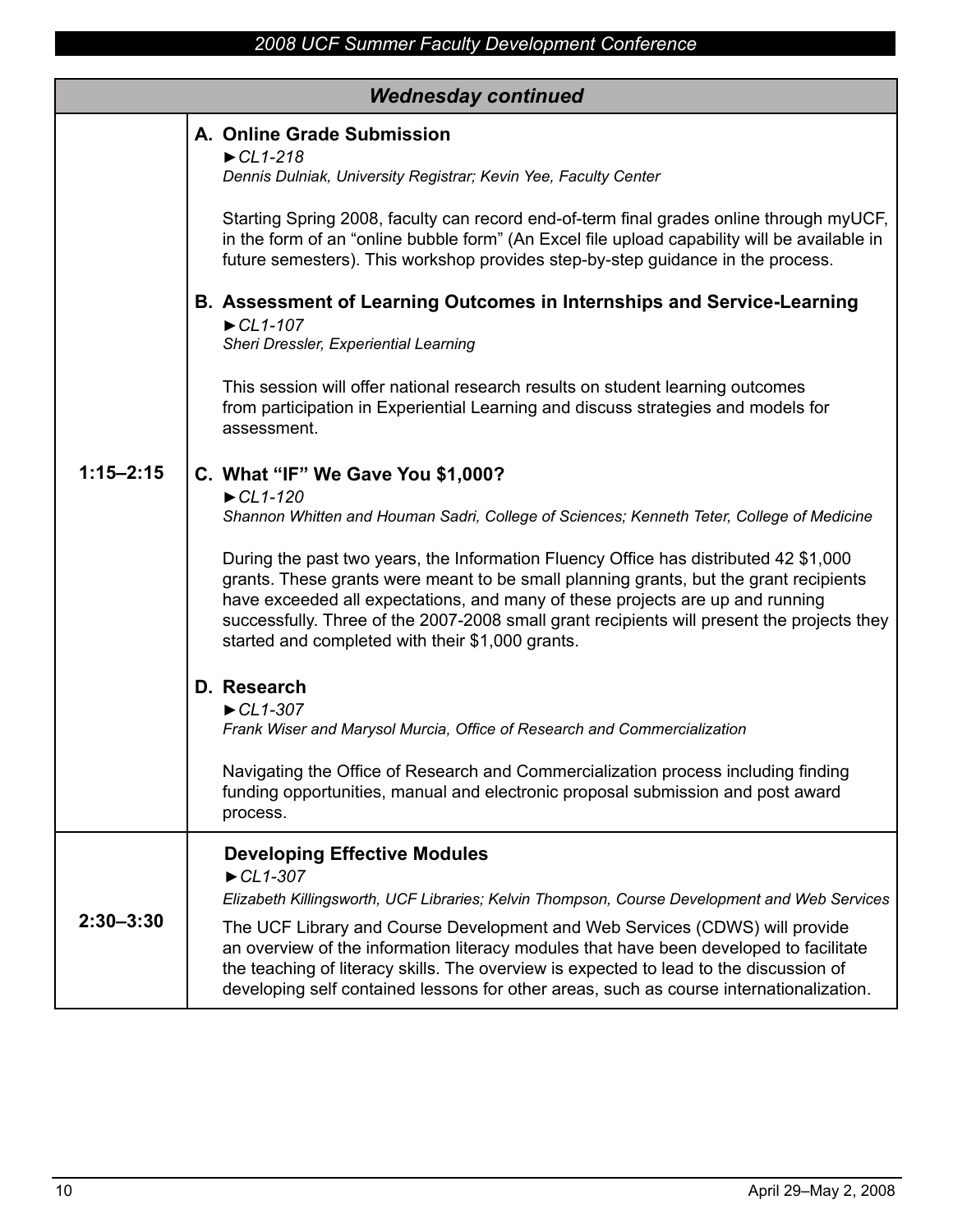| Thursday, May 1, 2008<br>*All Thursday sessions will be held in Classroom I Building. |                                                                                                                                                                                                                                                                                                                                                                                                                                                                                                                                                                                                                                                                                                                                                                                                                                                                                                                                                                                                                                                                                                                |
|---------------------------------------------------------------------------------------|----------------------------------------------------------------------------------------------------------------------------------------------------------------------------------------------------------------------------------------------------------------------------------------------------------------------------------------------------------------------------------------------------------------------------------------------------------------------------------------------------------------------------------------------------------------------------------------------------------------------------------------------------------------------------------------------------------------------------------------------------------------------------------------------------------------------------------------------------------------------------------------------------------------------------------------------------------------------------------------------------------------------------------------------------------------------------------------------------------------|
| $8:00 - 8:30$                                                                         | <b>Coffee and Conversation</b><br>$\blacktriangleright$ CL1-207<br>Refreshments served outside the Faculty Center                                                                                                                                                                                                                                                                                                                                                                                                                                                                                                                                                                                                                                                                                                                                                                                                                                                                                                                                                                                              |
| $8:45 - 9:45$                                                                         | A. Exercising for a Whole New Mind<br>$\blacktriangleright$ CL1-218<br>Tace Crouse, Faculty Center ; Rita Graham, College of Sciences; Ali Korosy, College of Arts and<br><b>Humanities</b><br>How important are both sides of the brain? Join us in a discussion of Jill Taylor's short<br>video followed by exercises that strengthen both sides of our brains.<br>B. Student-to-Student: Academic Integrity Seminars for Students, by<br><b>Students</b><br>$\blacktriangleright$ CL1-120<br>Nancy Stanlick, College of Arts and Humanities; Robert Slade, College of Engineering and<br>Computer Science student and IF/Core Commitments Philosophy Assistant; Kristin Wetherbee,<br>College of Health and Public Affairs Student<br>This presentation brings together students and faculty working on the academic<br>integrity project through UCF's Core Commitments.<br>C.<br>Infusing Cultural Competencies into the Curriculum—Appropriate and<br><b>Practical Strategies for Applying the Cognitive Domain</b><br>$\blacktriangleright$ CL1-122<br>Cristine Clifford Cullinan, University of Oregon |
| 10:00-11:00                                                                           | <b>Measuring Success</b><br>А.<br>$\blacktriangleright$ CL1-218<br>Paula Krist and Pat Lancey, Operational Excellence and Assessment Support<br>Looking for ideas to see if your students are meeting your student learning outcomes?<br>This session will focus on course-level student outcome assessment strategies that<br>can be used for program assessment, too. Learn ways to avoid duplication of effort.<br><b>B. Learning with Our Community Partners</b><br>$\blacktriangleright$ CL1-109<br>Meredith Beckmier, A Gift for Teaching; Terry Knox, Boys Town; Pam Lindemann, UCP of Central<br>Florida; Muffet Robinson and Jim Wright, Coalition for the Homeless<br>A roundtable discussion about how UCF can be a strong partner with the community and<br>how to prepare our students for their service-learning projects.                                                                                                                                                                                                                                                                       |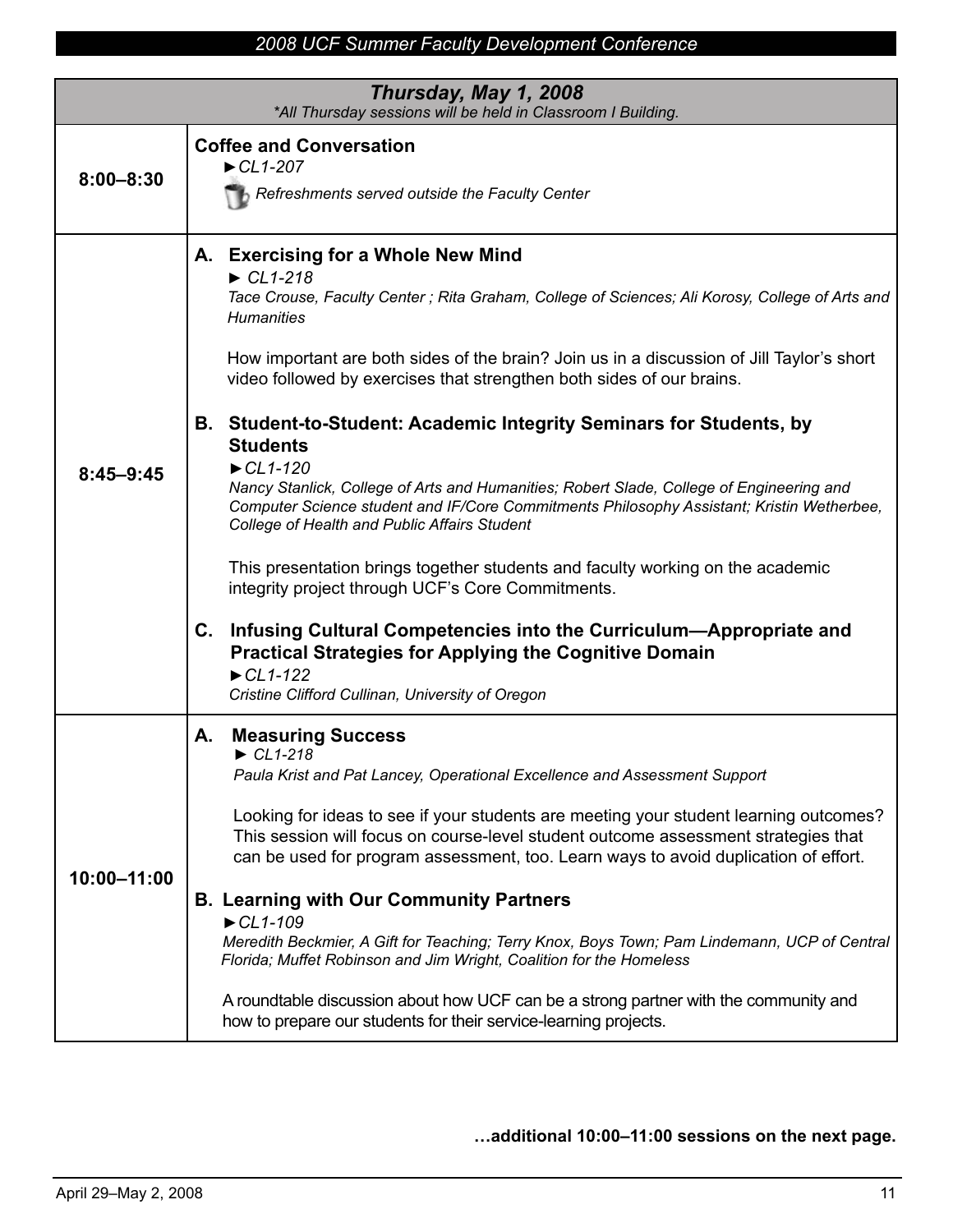| 2008 UCF Summer Faculty Development Conference |                                                                                                                                                                                                                                                                                                                                                                                                                                                                                                                                                                                                                                                                                                                                                                                                 |  |
|------------------------------------------------|-------------------------------------------------------------------------------------------------------------------------------------------------------------------------------------------------------------------------------------------------------------------------------------------------------------------------------------------------------------------------------------------------------------------------------------------------------------------------------------------------------------------------------------------------------------------------------------------------------------------------------------------------------------------------------------------------------------------------------------------------------------------------------------------------|--|
| <b>Thursday continued</b>                      |                                                                                                                                                                                                                                                                                                                                                                                                                                                                                                                                                                                                                                                                                                                                                                                                 |  |
|                                                | B. Social Media in the Classroom: Improving Student Learning with Web Logs<br>$\blacktriangleright$ CL1-120<br>Katherine Miles, St. Edwards University                                                                                                                                                                                                                                                                                                                                                                                                                                                                                                                                                                                                                                          |  |
| 10:00-11:00                                    | My presentation focuses on the use of blogging software to enhance student learning in<br>two linked courses: a lecture course that investigates the intersections between science<br>and theology and a writing course that uses the material from the lecture course as the<br>basis for referential writing. Using quantitative data from student quizzes, I discuss the<br>notable differences in student performance when blogs were used to facilitate students'<br>understanding of the lecture material, when blogs were used to discuss concepts<br>related to writing, and when blogs were not used at all. My research suggests that the<br>use of academic blogs improved students' understanding and retention of the course<br>material regardless of the topic under discussion. |  |
|                                                | C. Infusing Cultural Competencies into the Curriculum—Appropriate and<br><b>Practical Strategies for Applying the Affective Domain</b><br>$\blacktriangleright$ CL1-122                                                                                                                                                                                                                                                                                                                                                                                                                                                                                                                                                                                                                         |  |
|                                                | Cristine Clifford Cullinan, University of Oregon                                                                                                                                                                                                                                                                                                                                                                                                                                                                                                                                                                                                                                                                                                                                                |  |
|                                                | D. Internship Best Practices: Criteria for Success<br>$\blacktriangleright$ CL1-107                                                                                                                                                                                                                                                                                                                                                                                                                                                                                                                                                                                                                                                                                                             |  |
|                                                | Amanda Pacheco, Experiential Learning                                                                                                                                                                                                                                                                                                                                                                                                                                                                                                                                                                                                                                                                                                                                                           |  |
|                                                | This session will use the recently approved university-wide criteria for internships to consider<br>best practices. We will also discuss getting started, strategies for building workable processes<br>and solutions to common problems.                                                                                                                                                                                                                                                                                                                                                                                                                                                                                                                                                       |  |
|                                                | A. Mindful and Contemplative Learning                                                                                                                                                                                                                                                                                                                                                                                                                                                                                                                                                                                                                                                                                                                                                           |  |
|                                                | $\blacktriangleright$ CL1-218<br>Jane Compson, College of Arts and Humanities                                                                                                                                                                                                                                                                                                                                                                                                                                                                                                                                                                                                                                                                                                                   |  |
| $11:15 - 12:15$                                | In this session we will explore the concept of mindful learning and discover how it challenges<br>some key myths about learning, and then see how helpful contemplative practices can<br>be in the classroom. We will then discover some techniques for bringing mindfulness and<br>contemplation into our classes.                                                                                                                                                                                                                                                                                                                                                                                                                                                                             |  |
|                                                | B. Infusing Cultural Competencies into the Curriculum-Appropriate and<br><b>Practical Strategies for Applying the Skill-Building Domain</b><br>$\blacktriangleright$ CL1-122<br>Cristine Clifford Cullinan, University of Oregon                                                                                                                                                                                                                                                                                                                                                                                                                                                                                                                                                                |  |
|                                                | C. Sample Lesson with an International Focus<br>$\blacktriangleright$ CL1-307                                                                                                                                                                                                                                                                                                                                                                                                                                                                                                                                                                                                                                                                                                                   |  |
|                                                | This session involves the delivery of a 15 minute "lesson" with an international focus,<br>followed by a group discussion about ways in which small lessons can be shared as<br>"modules" for integration in existing courses to enhance their international content.                                                                                                                                                                                                                                                                                                                                                                                                                                                                                                                           |  |

**…additional 11:15–12:15 sessions on the next page.**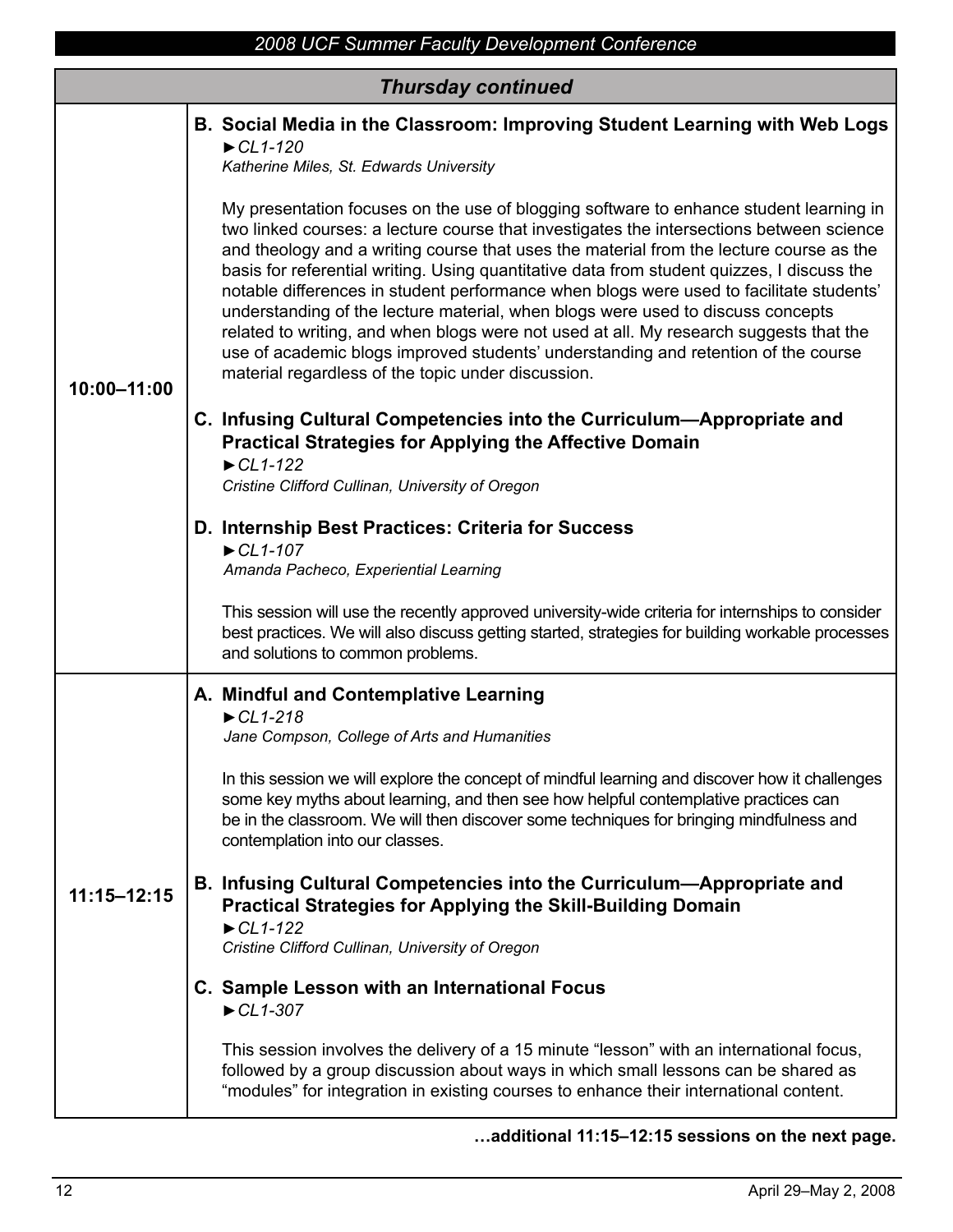| <b>Thursday continued</b> |                                                                                                                                                                                                                                                                                                                                                                                                                                                                                                                                                                                                                                                                                                                                                                                                                                                                                                                                                                                                                                                                                                                                                                                                                                  |  |
|---------------------------|----------------------------------------------------------------------------------------------------------------------------------------------------------------------------------------------------------------------------------------------------------------------------------------------------------------------------------------------------------------------------------------------------------------------------------------------------------------------------------------------------------------------------------------------------------------------------------------------------------------------------------------------------------------------------------------------------------------------------------------------------------------------------------------------------------------------------------------------------------------------------------------------------------------------------------------------------------------------------------------------------------------------------------------------------------------------------------------------------------------------------------------------------------------------------------------------------------------------------------|--|
| $11:15 - 12:15$           | C. Service-Learning in the Online Classroom<br>$\blacktriangleright$ CL1-109<br>Leandra Preston, Women's Studies Program<br>This session will provide discussion and practical tools related to Service-Learning in<br>online classes, including strategies, ideas, and specific examples. Many professors<br>avoid SL in online classes, but it can enhance web classes immensely with the right<br>approach(es).<br>D. How Information Fluency Modules Can Make Your Life Easier<br>$\blacktriangleright$ CL1-120<br>Elizabeth Killingsworth, UCF Libraries; Kelvin Thompson, Course Development and Web<br><b>Services</b><br>The UCF Library and Course Development and Web Services (CDWS) will present an<br>overview of the information literacy modules project. The information literacy modules<br>provide students with the opportunity to learn information literacy skills online (perhaps<br>as course assignments) using a state-of-the-art system that provides content, practice<br>and assessment to ensure that learning has taken place. Modules roll out to the<br>faculty in June. This session will provide access information for faculty interested in<br>incorporating the modules into their classes. |  |
| $12:15 - 1:15$            | <b>Lunch on Your Own</b>                                                                                                                                                                                                                                                                                                                                                                                                                                                                                                                                                                                                                                                                                                                                                                                                                                                                                                                                                                                                                                                                                                                                                                                                         |  |
| $1:15 - 5:00$             | Facilitated Project Development when not attending sessions.<br>Rooms listed inside the front cover are available for your use.                                                                                                                                                                                                                                                                                                                                                                                                                                                                                                                                                                                                                                                                                                                                                                                                                                                                                                                                                                                                                                                                                                  |  |
| $1:15 - 2:15$             | <b>Strategies and Pitfalls for Interdisciplinary Collaboration</b><br>$\blacktriangleright$ CL1-307<br>Ann Kelleher, Pacific Lutheran University<br>This session discusses the complementary nature of international and interdisciplinary<br>coursework dimensions and how they can be used together to enhance the curriculum.                                                                                                                                                                                                                                                                                                                                                                                                                                                                                                                                                                                                                                                                                                                                                                                                                                                                                                 |  |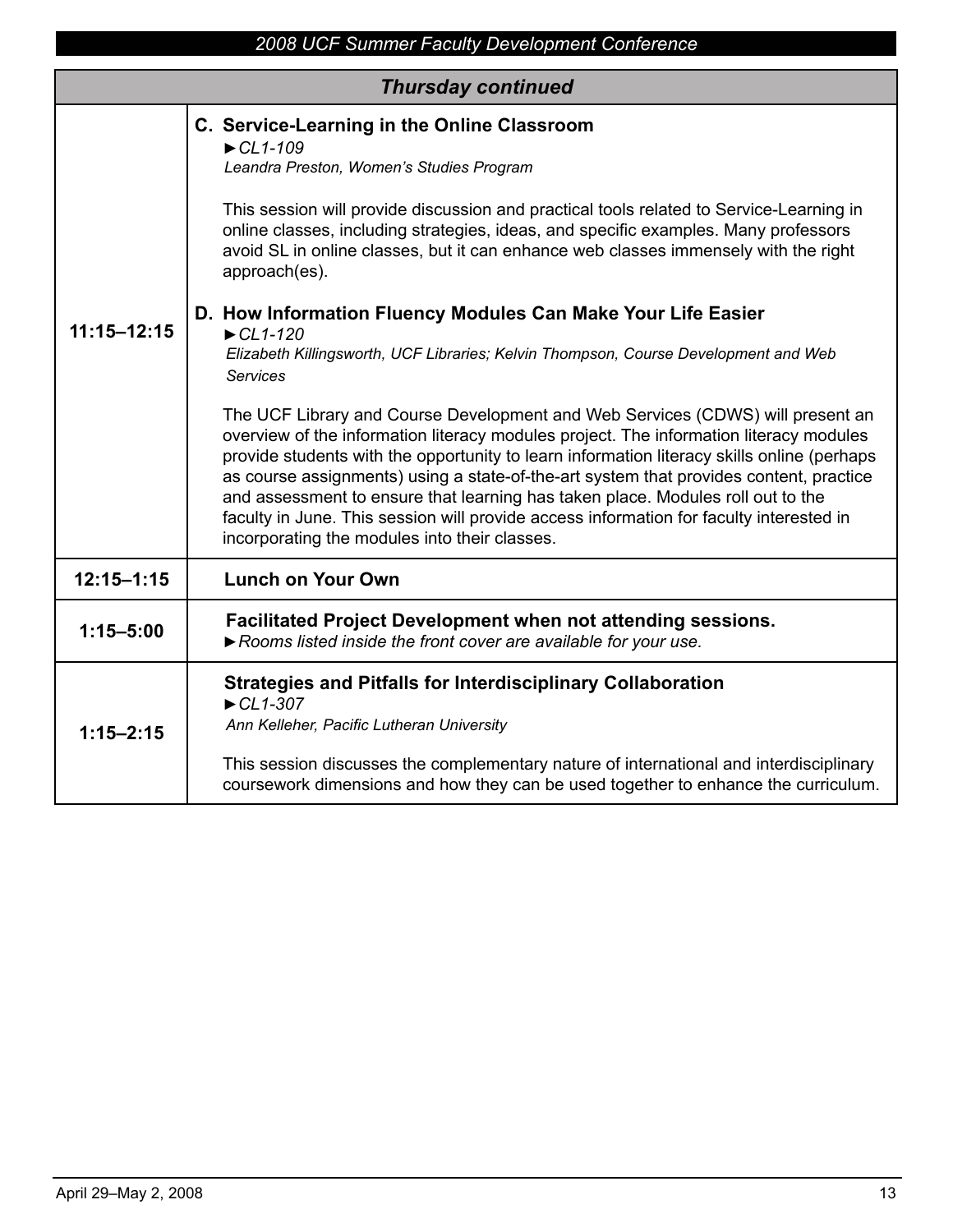| <b>Friday, May 2, 2008</b><br>*Friday morning sessions will be held in Classroom I Building. Friday afternoon events will be held in the Student Union. |                                                                                                                                                                                                                                                                                                                                                                                                                                                                                                                                                                                                                                                                                                                                                                                                                                                                                                                                                                                                                                                                                 |
|---------------------------------------------------------------------------------------------------------------------------------------------------------|---------------------------------------------------------------------------------------------------------------------------------------------------------------------------------------------------------------------------------------------------------------------------------------------------------------------------------------------------------------------------------------------------------------------------------------------------------------------------------------------------------------------------------------------------------------------------------------------------------------------------------------------------------------------------------------------------------------------------------------------------------------------------------------------------------------------------------------------------------------------------------------------------------------------------------------------------------------------------------------------------------------------------------------------------------------------------------|
| $8:00 - 8:30$                                                                                                                                           | <b>Coffee and Conversation</b><br>$\blacktriangleright$ CL1-207<br>Refreshments served outside the Faculty Center                                                                                                                                                                                                                                                                                                                                                                                                                                                                                                                                                                                                                                                                                                                                                                                                                                                                                                                                                               |
| $8:45 - 9:45$                                                                                                                                           | A. Comprehensive Internationalization<br>$\blacktriangleright$ CL1-307<br>Consuelo Stebbins, Office of Internationalization<br>A vison for future internationalization at UCF.<br><b>B. "Fun" Interactive Online IF Self-test</b><br>$\blacktriangleright$ CL1-120<br>Lori Allison, Distributed Learning; Dorothy Pick, Course Development and Web Services;<br><b>Kevin Gouvia</b><br>The presenters will discuss the concept development of an online, interactive game<br>designed to promote interest in UCF's Information Fluency initiative. Conceived as a<br>fun, brief self-assessment, the intent of the game is to raise individuals' (especially UCF<br>students) awareness of their knowledge and understanding about IF and offer resources<br>for further exploration based on their game experiences. In addition to game paths and<br>content, the presenters will discuss the successes and challenges arising from inception<br>through proof of concept, as well as their partnership and collaboration with a local high<br>school throughout the project. |
| 10:00-12:00                                                                                                                                             | <b>Final Facilitated Project Development or Track Events</b><br>Rooms listed inside the front cover are available for your use.                                                                                                                                                                                                                                                                                                                                                                                                                                                                                                                                                                                                                                                                                                                                                                                                                                                                                                                                                 |
| 12:00-1:00                                                                                                                                              | <b>Lunch on Your Own</b>                                                                                                                                                                                                                                                                                                                                                                                                                                                                                                                                                                                                                                                                                                                                                                                                                                                                                                                                                                                                                                                        |
| $1:00 - 1:30$                                                                                                                                           | Set up posters for Showcase<br>Student Union 218 - Key West Ballroom ABCD                                                                                                                                                                                                                                                                                                                                                                                                                                                                                                                                                                                                                                                                                                                                                                                                                                                                                                                                                                                                       |
| $1:30 - 3:00$                                                                                                                                           | <b>Showcase and Reception</b><br>Student Union 218 - Key West Ballroom ABCD<br>Participants will share their projects with colleagues. Half the projects will be displayed<br>from $1:30-2:15$ and the other half from $2:15-3:00$ .<br>*Refreshments will be served.                                                                                                                                                                                                                                                                                                                                                                                                                                                                                                                                                                                                                                                                                                                                                                                                           |
| $3:00 - 3:30$                                                                                                                                           | <b>Closing, Conference Evaluation, and Door Prizes</b><br>Student Union 218 - Key West Ballroom ABCD                                                                                                                                                                                                                                                                                                                                                                                                                                                                                                                                                                                                                                                                                                                                                                                                                                                                                                                                                                            |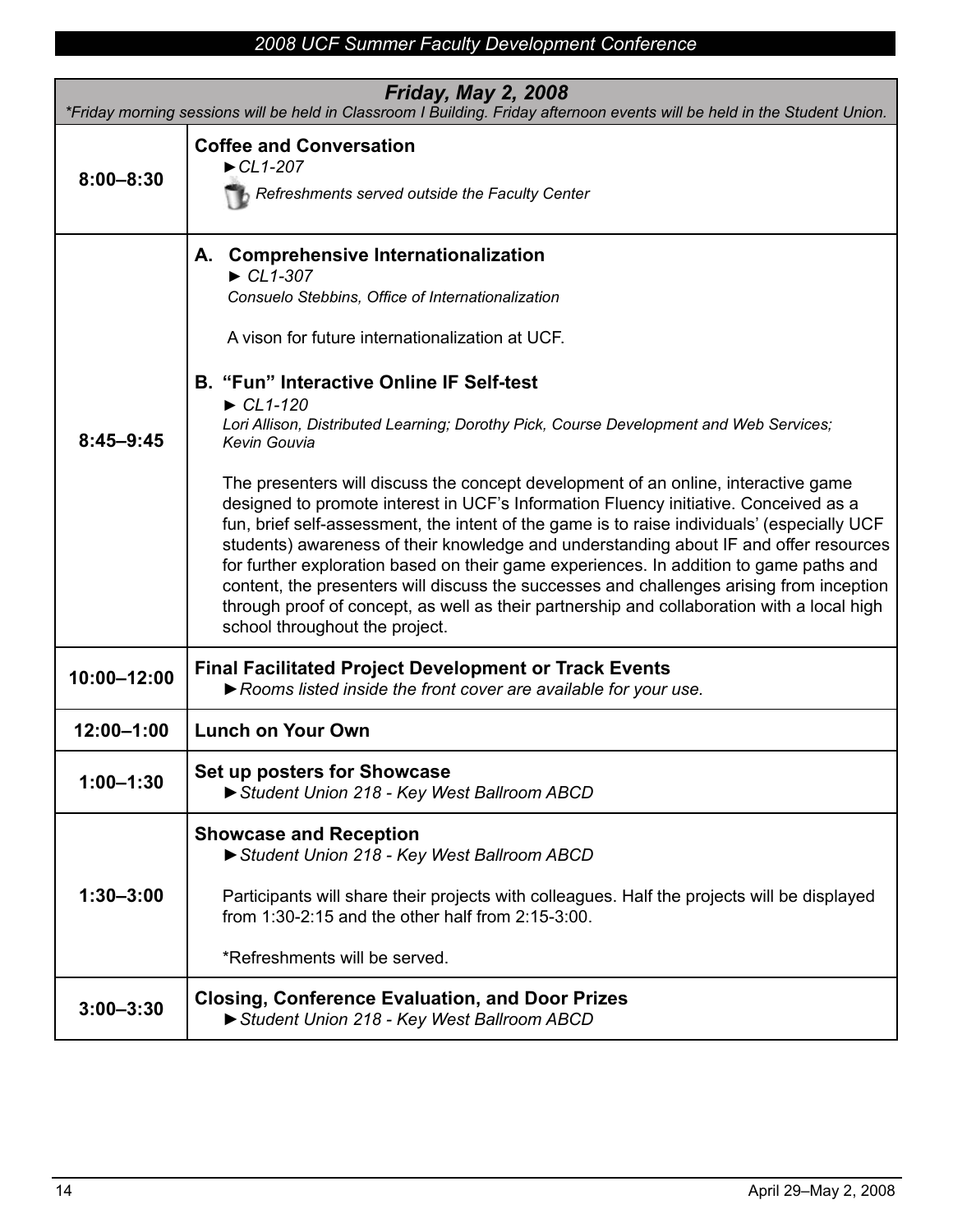*Notes*